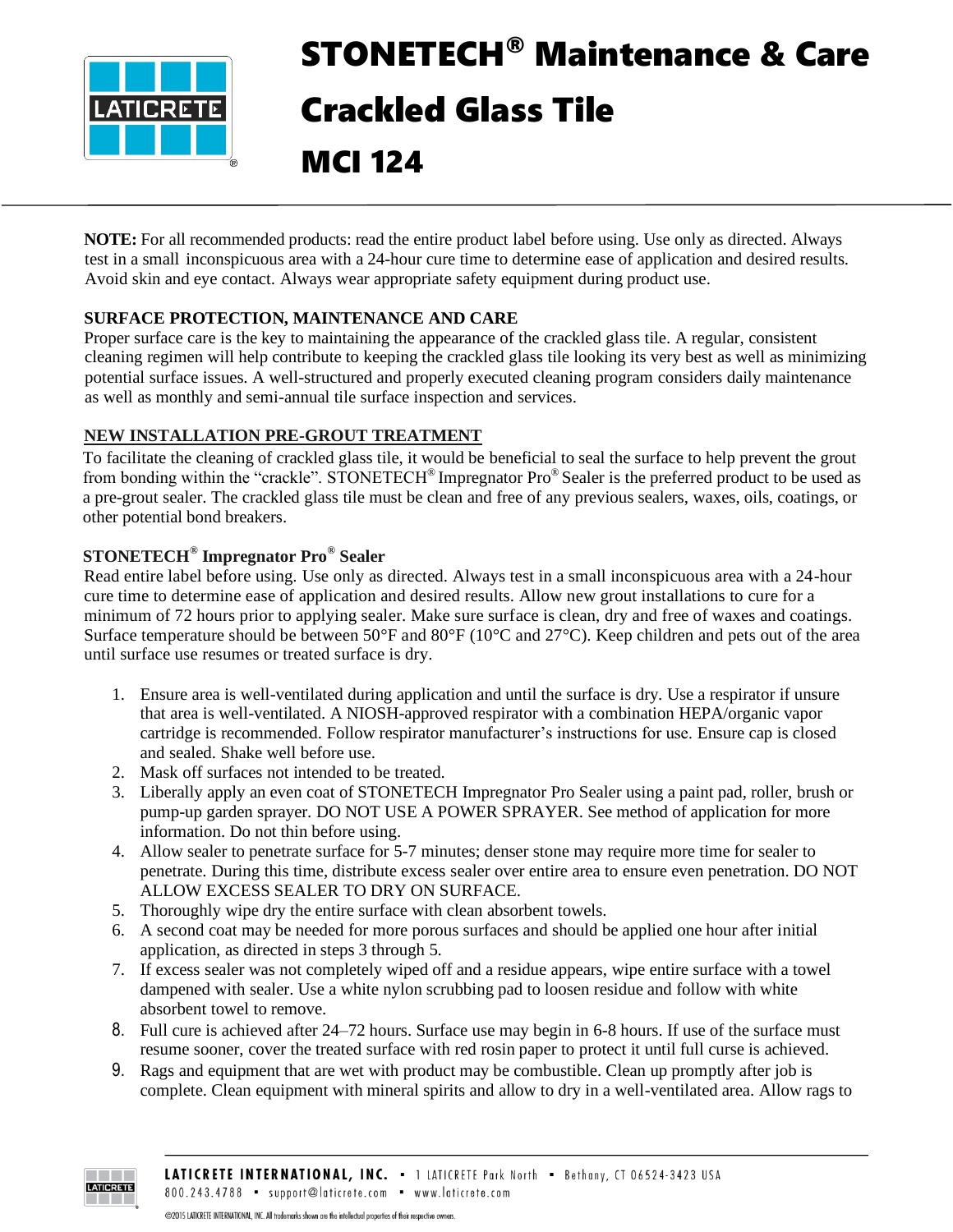dry in a well-ventilated area out of the reach of children and pets. When dry, dispose of in accordance with local waste disposal regulations

## **REGULAR MAINTENANCE AND CARE**

Routine, daily maintenance of crackled tile surfaces will involve keeping dirt, dust and other soiling from building up. Exterior installations will often require more intensive maintenance and care processes. Spills, food and other potential staining materials need to be cleaned up in a reasonable period of time. Regular sweeping and light damp mopping is advisable. For larger installations these processes remain the same; only the scale will change.

Highly alkaline, acidic, ammonia based, abrasive cleaners, or bleach may damage some stone, tile and/or grout surfaces and may also degrade any applied sealer, adversely affecting stain repellency. The use of a gentle cleaner specifically formulated for stone, tile and grout maintenance is the best assurance of not harming the crackled tile, grout or degrading any applied sealers.

#### **Maintenance Cleaning**

Routine maintenance cleaning involves keeping dirt, dust and other soiling from building up. Spills, food and other potential staining materials need to be cleaned up in a reasonable period of time to help prevent staining.

Highly alkaline, acidic, ammoniated, abrasive cleaners are not necessary for Daily Maintenance and may also degrade the STONETECH<sup>®</sup> Impregnator Pro<sup>®</sup> Sealer, adversely affecting stain resistance. The use of a pH neutral cleaner specifically formulated for stone & tile is the best assurance for an effective cleaning which will not degrade STONETECH Impregnator Pro Sealer performance.

For routine cleaning of the crackled glass tiles*,* STONETECH Stone & Tile Cleaner is the preferred cleaner. Prepare a solution of STONETECH Stone & Tile Cleaner concentrate mixed with water based on these ratios:

#### **STONETECH® Stone & Tile Cleaner (Concentrate)**

Read entire label before using. Use only as directed. Be sure surfaces to be cleaned are swept or vacuumed to remove loose debris. Avoid skin and eye contact with product. Wear protective eyewear and gloves when handling concentrate. Keep children and pets out of the area during application and drying.

1. Dilute STONETECH Stone & Tile Cleaner (Concentrate) with warm water according to the following mixing chart:

| Use               | STONETECH <sup>®</sup> Stone & Tile Cleaner (Concentrate) | Warm Water |
|-------------------|-----------------------------------------------------------|------------|
| Light Duty        | 1 part                                                    | 64 parts   |
| <b>Heavy Duty</b> | 1 part                                                    | 32 parts   |

- 2. Apply mixed solution with a damp mop, sponge or appropriate professional cleaning equipment.
- 3. Clean entire area with mop, changing cleaning solution often to ensure that soil is not redeposited. Wipe or rinse cleaned area.
- 4. Let area dry completely before using.

## **STONETECH Stone & Tile Cleaner (Ready-To-Use)**

Read entire label before using. Use only as directed. Be sure surfaces to be cleaned are swept or vacuumed to remove loose debris. Avoid skin and eye contact with product. Wear protective eyewear and gloves when handling concentrate. Keep children and pets out of the area during application and drying.

1. Spray or pour directly onto soiled area.

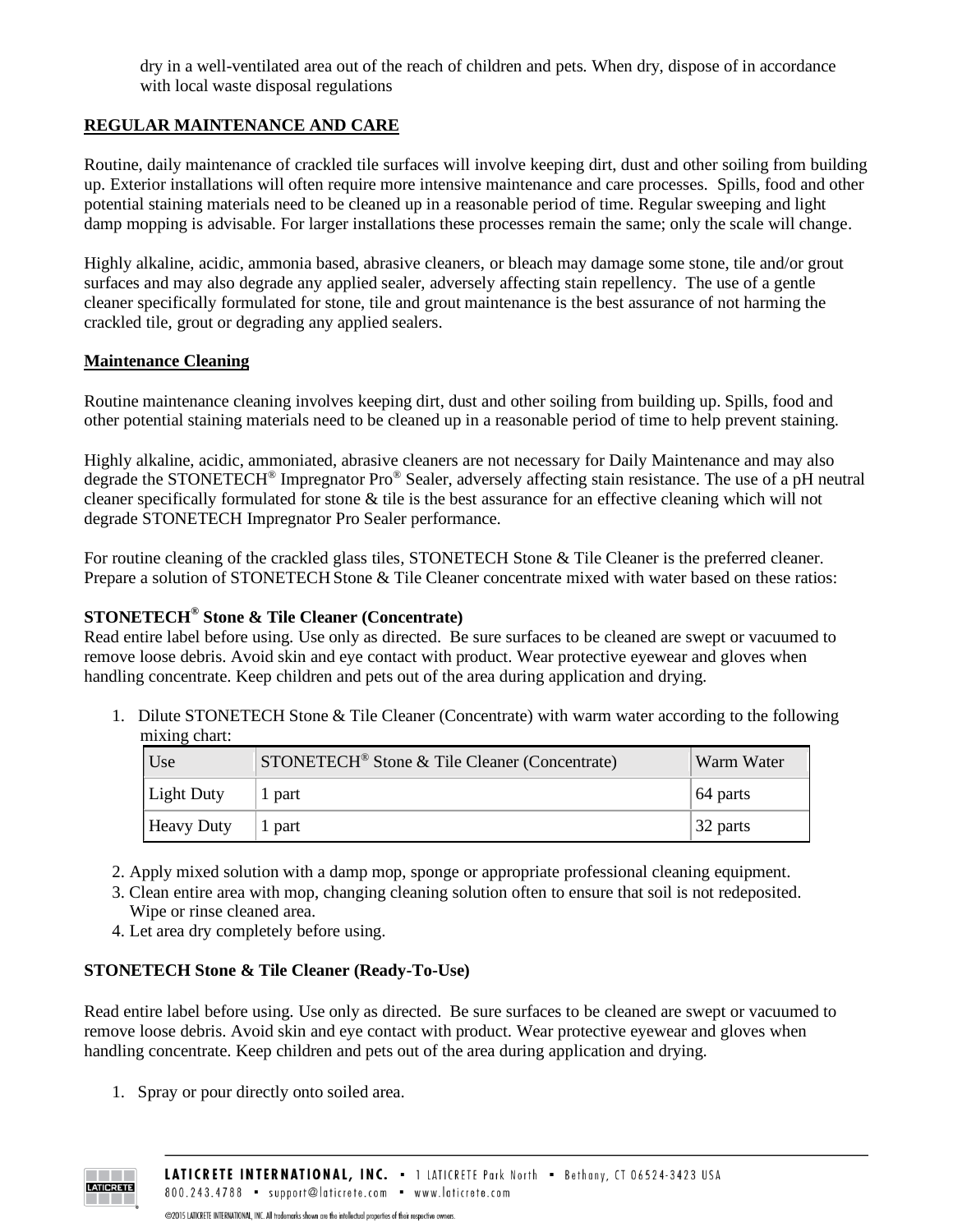- 2. Wipe clean with a dry towel, lint free cloth or sponge. No need to rinse.
- 3. Repeat for heavily soiled areas using a non-abrasive scrubbing pad.
- 4. Wipe clean with a dry towel.

Refer to data sheet DS211.0 for more information.

#### **RESTORATIVE DEEP CLEANING**

#### **Stone, tile and grout installations can become heavily soiled over time. Restorative cleaning processes will help return these surfaces to a more acceptable appearance.**

The following restorative surface cleaning processes are done in preparation for resealing or for specialized surface cleaning circumstances. These cleaning processes should not damage the surface of the crackled tile however, these types of heavy-duty cleaning may degrade or strip many sealers from the application.

Depending on the type of soiling or staining, select one of the following options:

#### **For cleaning grease, oil, dirt, dry soil, or to prepare for resealing:**

# **STONETECH® KlenzAll™ Cleaner (Concentrate)**

Read entire label before using. Use only as directed. Always test in a small inconspicuous area to determine ease of use and desired results. Be sure all surfaces to be cleaned are swept or vacuumed to remove loose debris. Avoid skin and eye contact with product. Wear protective eyewear, gloves, long sleeves, and long pants while handling concentrate. Ensure work area is well-ventilated during application and until surface is dry. Keep children and pets out of the area during application and drying.

The following is a restorative surface cleaning process which is done in preparation for resealing or for specialized surface cleaning circumstances. This process should not damage the stone surface, however, this type of heavy duty cleaning will degrade or strip many sealers from the application.

1. Dilute concentrated STONETECH<sup>®</sup> KlenzAll<sup>TM</sup> Cleaner with warm water according to the following mixing chart:

| Use               | STONETECH <sup>®</sup> KlenzAll <sup>™</sup> Cleaner (Concentrate) | Warm Water | pH   |
|-------------------|--------------------------------------------------------------------|------------|------|
| <b>Light Duty</b> | part                                                               | 8 parts    | 10.7 |
| Medium Duty       | part                                                               | 4 parts    |      |
| <b>Heavy Duty</b> | part                                                               | 2 parts    |      |

- 2. Apply mixed solution with a mop, clean cloth or low-pressure sprayer. Avoid applying cleaner on unintended surfaces.
- 3. Lightly scrub with a scrub brush or floor machine as needed.
- 4. Remove STONETECH KlenzAll Cleaner using a clean cloth, wet/dry vacuum or damp mop.
- 5. Rinse area well with clean water. Allow area to dry completely.
- 6. Some surfaces may require additional cleaning. If so, repeat steps  $2 5$  above.
- 7. Reseal cleaned area with an appropriate STONETECH sealer (e.g. STONETECH Impregnator  $Pro^{\circledast}$ Sealer).

Refer to data sheet DS215.0 for more information.

#### **Removal of epoxy or single component grout hazes, stripping topical coatings, acrylic finishes or heavy waxes:**

## **STONETECH Epoxy Grout Haze & Coating Stripper**

Read entire label before using. Use only as directed. Test in a small inconspicuous area to determine ease of application and desired results. Be sure all surfaces to be cleaned are swept or vacuumed to remove loose debris.



@2015 LATICRETE INTERNATIONAL, INC. All trademarks shown are the intellectual properties of their respective owners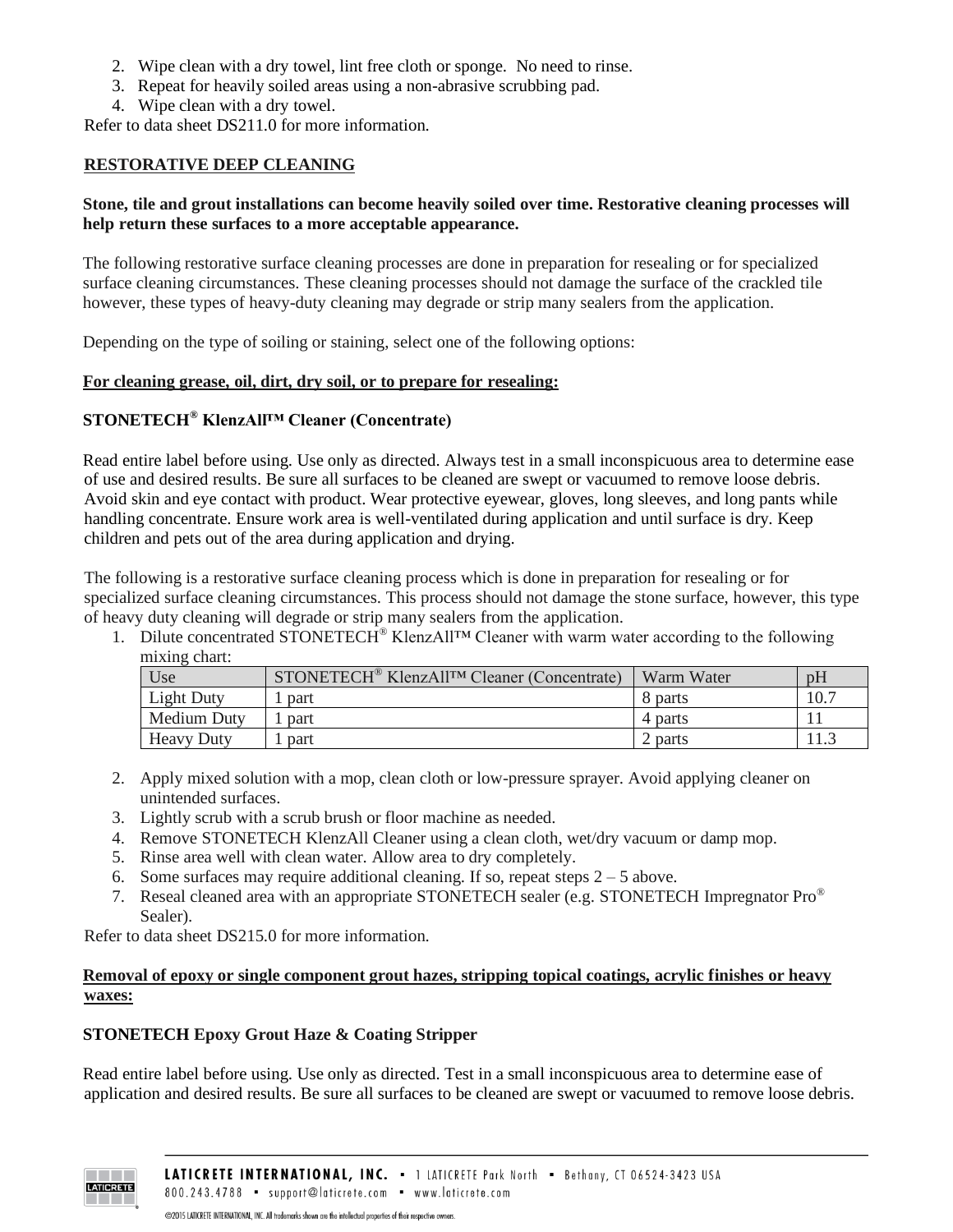Ensure work area is well-ventilated during application and until surface is dry. Keep children and pets out of the area until surface use resumes. Avoid contact with surfaces not intended to be treated. Avoid applying in direct sunlight. Should not be used in extreme temperatures. Recommended application temperature range is between  $50^{\circ}$ F -  $90^{\circ}$ F (10  $^{\circ}$ C - 32  $^{\circ}$ C).

- 1. SHAKE WELL BEFORE USING. Do not dilute before applying.
- 2. Liberally apply an even coat of STONETECH Epoxy Grout Haze & Coating Stripper over the area with a paint brush, mop or paint pad. DO NOT APPLY WITH A SPRAYER. Immediately remove STONETECH Heavy Duty Coating Stripper from unintended surfaces with a wet cloth to prevent potential damage to those surfaces.

| <b>Haze/Coating</b>     | <b>Surface Type</b>     | Age of Haze / Coating |                  |            |
|-------------------------|-------------------------|-----------------------|------------------|------------|
|                         |                         | 24 Hours              | 1 Day to 7 Days  | $>7$ Days  |
| <b>Epoxy Grout Haze</b> | Tile                    | $1 - 3$ minutes       | 3-5 minutes      | 10 minutes |
| <b>Epoxy Grout Haze</b> | <b>Stone or Masonry</b> | $1 - 3$ minutes       | $5 - 10$ minutes | 10 minutes |
| $Coatings*$             | Tile                    | $1 - 5$ minutes       |                  |            |
| $Coatings*$             | Stone or Masonry        | $1 - 5$ minutes       |                  | 10 minutes |

3. Allow STONETECH® Epoxy Grout Haze & Coating Stripper to swell as follows:

Application time may vary depending on the surface texture and age/thickness of grout haze.

\* Coatings such as varnish, lacquer, sealer, wax, paint, polyurethane, acrylic, and stain.

- 4. Do not let STONETECH Epoxy Grout Haze & Coating Stripper dry on the surface. If STONETECH Epoxy Grout Haze & Coating Stripper starts to dry, add additional STONETECH Epoxy Grout Haze & Coating Stripper to keep surface wet.
- 5. Agitate surface with a nylon scrub brush or pad after testing a small area first to make sure that brush or pad will not scratch the surface. Surface can be wet with water to enable easier removal of epoxy grout haze or coating.
- 6. Wipe up residual STONETECH Epoxy Grout Haze & Coating Stripper with clean, dry cloth or wet mop. A wet/dry vacuum can be used for larger area.
- 7. Rinse surface well with clean water.
- 8. More than one application may be required, repeat steps 1 through 7 as necessary.

9. Surface traffic may begin 2 hours after removal of coating or when surface is completely dry. Refer to data sheet DS235.0 for more information.

#### **For spot or small area deep cleaning**:

# **STONETECH® DeepKlenz™**

Read entire label before using. Use only as directed. Test in a small inconspicuous area to determine required results. Be sure all surfaces to be cleaned are swept or vacuumed to remove loose debris. Avoid skin and eye contact with product. Wear protective eyewear, gloves, long sleeves, and long pants while handling concentrate. Ensure work area is well-ventilated during application and until surface is dry. Keep children and pets out of the area during application and drying. Recommended application temperature range is between 40°F and 100°F (5°C and 38°C).

- 1. Apply sufficient material to thoroughly wet the surface.
- 2. Allow STONETECH DeepKlenz<sup>™</sup> to work on the surface for 5-10 minutes (do not allow product to dry on the surface)
- 3. Lightly scrub with stiff bristle brush to remove the surface contaminants.
- 4. Rinse and wipe surface with clean cloth and warm water.

\*Heavily soiled areas may require a second application. Refer to data sheet DS111.2 for more information.

#### **For cleaning and removing soap scum:**

#### **STONETECH Soap Scum Remover**

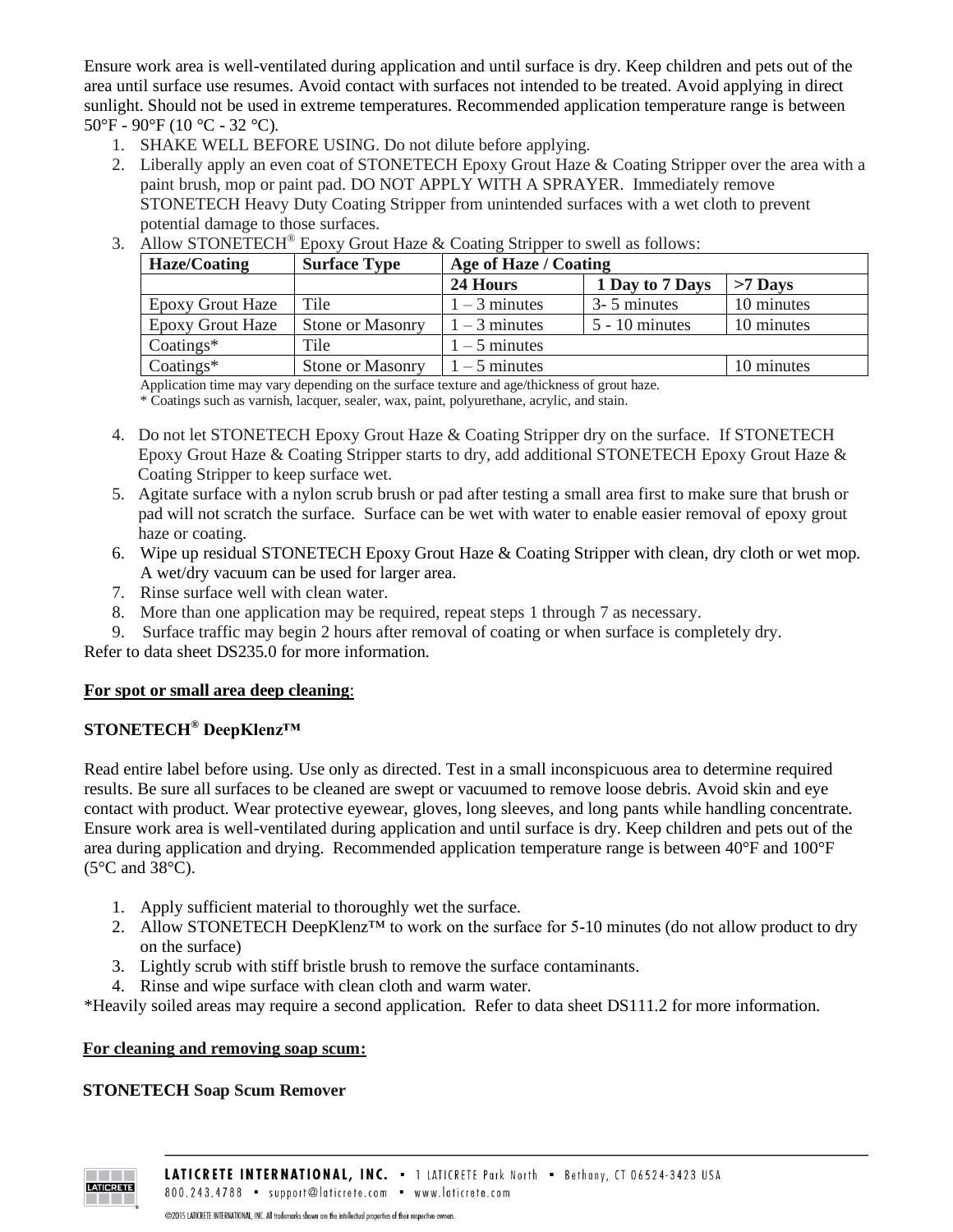Read entire label before using. Use only as directed. Always test in a small inconspicuous area to determine ease of use and desired results. Be sure surfaces to be cleaned are swept or vacuumed to remove loose debris. Avoid skin and eye contact. Wear protective eyewear and gloves. Keep children and pets out of the area during application and drying.

- 1. Spray STONETECH® Soap Scum Remover directly on soiled areas. Avoid applying onto unintended surfaces.
- 2. Wipe surface with clean, dry cloth or scrub with stiff nylon brush as needed.
- 3. Rinse area well with clean water.
- 4. Wipe area dry with clean cloth.
- 5. Repeat as needed for heavily soiled areas.

Refer to data sheet DS229.0 for more information.

## **For cleaning and removing mold and mildew:**

## **STONETECH Mold & Mildew Stain Remover**

Read entire label before using. Use only as directed. Always test in a small inconspicuous area to determine ease of use and desired results. Be sure surfaces to be cleaned are swept or vacuumed to remove loose debris. Avoid skin and eye contact. Wear protective eyewear and gloves. Keep children and pets out of the area during application and drying. Do not mix this product with other household cleaners or metals.

- 1. Spray STONETECH Mold & Mildew Remover directly on soiled areas. Avoid applying onto unintended surfaces.
- 2. Clean surface with non-abrasive sponge or stiff nylon brush as needed.
- 3. Rinse area well with clean water.
- 4. Repeat as needed for heavily soiled areas.

Refer to data sheet DS 219.0 for more information.

## **For oil stain removal:**

# **STONETECH® Oil Stain Remover**

Read entire label before using. Use only as directed. Always test in a small inconspicuous area to determine that the desired results will be achieved. Make sure surface is clean, dry, and free of waxes and coatings. Ensure that area is well-ventilated and keep children and pets away from the area during application and until surface is clean and dry.

- 1. Using a plastic or wood spatula, stir thoroughly to mix the paste.
- 2. Apply a  $\frac{1}{4}$ " (6 mm) thick layer of paste to the stain. Ensure that the paste extends at least 1" 2" (25 50mm) beyond the edge of the stain.
- 3. Do not cover.
- 4. Allow 48 72 hours for STONETECH Oil Stain Remover to dry.
- 5. Using a plastic spatula, remove the dried STONETECH Oil Stain Remover and discard.
- 6. Allow solvent to completely dry from the stone.
- 7. If stain is not completely gone after drying, repeat process.
- 8. Clean up residue and tools with mineral spirits.
- 9. Once the surface is dry, reseal the cleaned area with an appropriate STONETECH sealer (e.g. STONETECH Impregnator Pro® Sealer).

Refer to data sheet DS 279.0 for more information.

# **SEALING AND PROTECTING:**